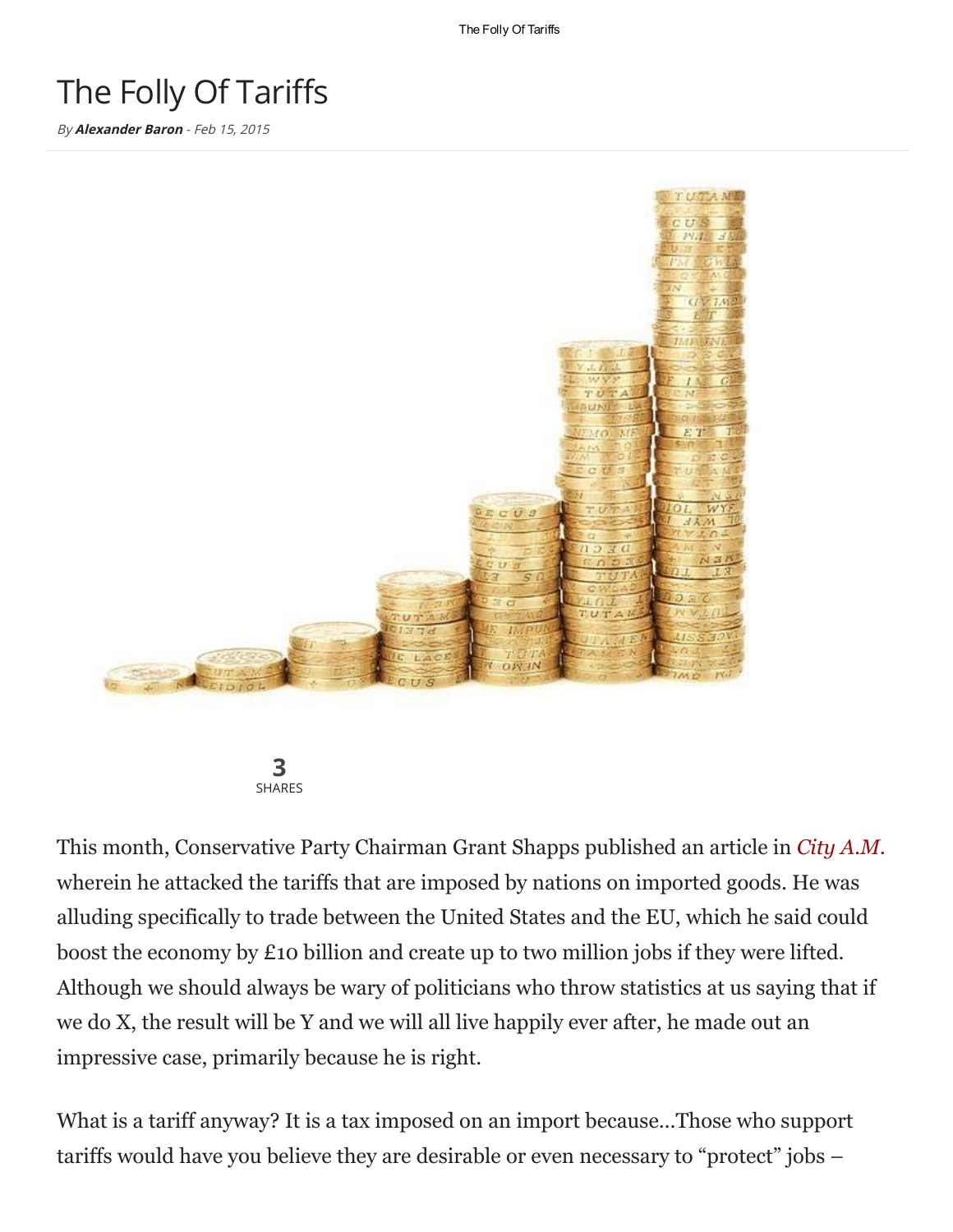## The Folly Of Tariffs

including yours – entire industries, or the nation as a whole. What is the truth?

Suppose you have a passion for collecting porcelain ornaments, you see one in a local shop for £75, but on a shopping trip to a nearby town you see the exact same ornament for £40. Which would you rather buy? Unless your arithmetic is extremely poor, you will probably opt for the latter, because even after allowing for travel costs, time and effort, it is the better buy.

How would it be different if the goods you were buying were produced by a Japanese firm? Should you buy the same or even an inferior product for the sake of supporting a domestic producer? Let us not forget that if you pay less you will have money left over to buy something else, or to invest. The tariff on the foreign product may make a similar domestic product look more attractive, but that is an illusion. Furthermore, it does not benefit the economy over all. The local producer may benefit in the short term, but what do you think the government does with the money from tariffs? Most of it is eaten up paying lawyers, inspectors, enforcers, and so on, and let us not forget, this money was actually stolen from you, and is a fine in all but name.

It is also in effect a subsidy. One of the indisputable truths of economics is that if you subsidise something, you get more of it. Here, what is being subsidised is inefficiency. Both businessmen and unions like tariffs on imports, and have been vocal in supporting them. In this 1984 [speech,](https://archive.org/details/MurrayRothbardExplainsTheOriginOfTheFederalReserve) Murray Rothbard explains how businesses lobby governments for tariffs, then he goes on to explain how American bankers used the same dishonest rhetoric – arguing for the public good – to create their own monopoly, the Federal Reserve.

Many ordinary people oppose the liberalisation of trade for the wrong reasons; they believe because multinationals, powerful businessmen and politicians are in favour of it, that it must be detrimental to the rest of us. Frankly, this is silly. Back in the 19<sup>th</sup> Century the French political theorist Frédéric Bastiat penned a scathing attack on protectionism, the satire of the [candlemakers](http://www.infotextmanuscripts.org/other_candlemakers.html) and their petition. Unfortunately, tariffs are also favoured by many governments, including that of China, which is currently involved in an [acrimonious](http://www.lse.co.uk/AllNews.asp?code=xjjwcrmy&headline=EU_Japan_win_trade_dispute_with_China_over_steel_tube_tariffs) dispute with both the EU and Japan. It is only to be hoped that the country's